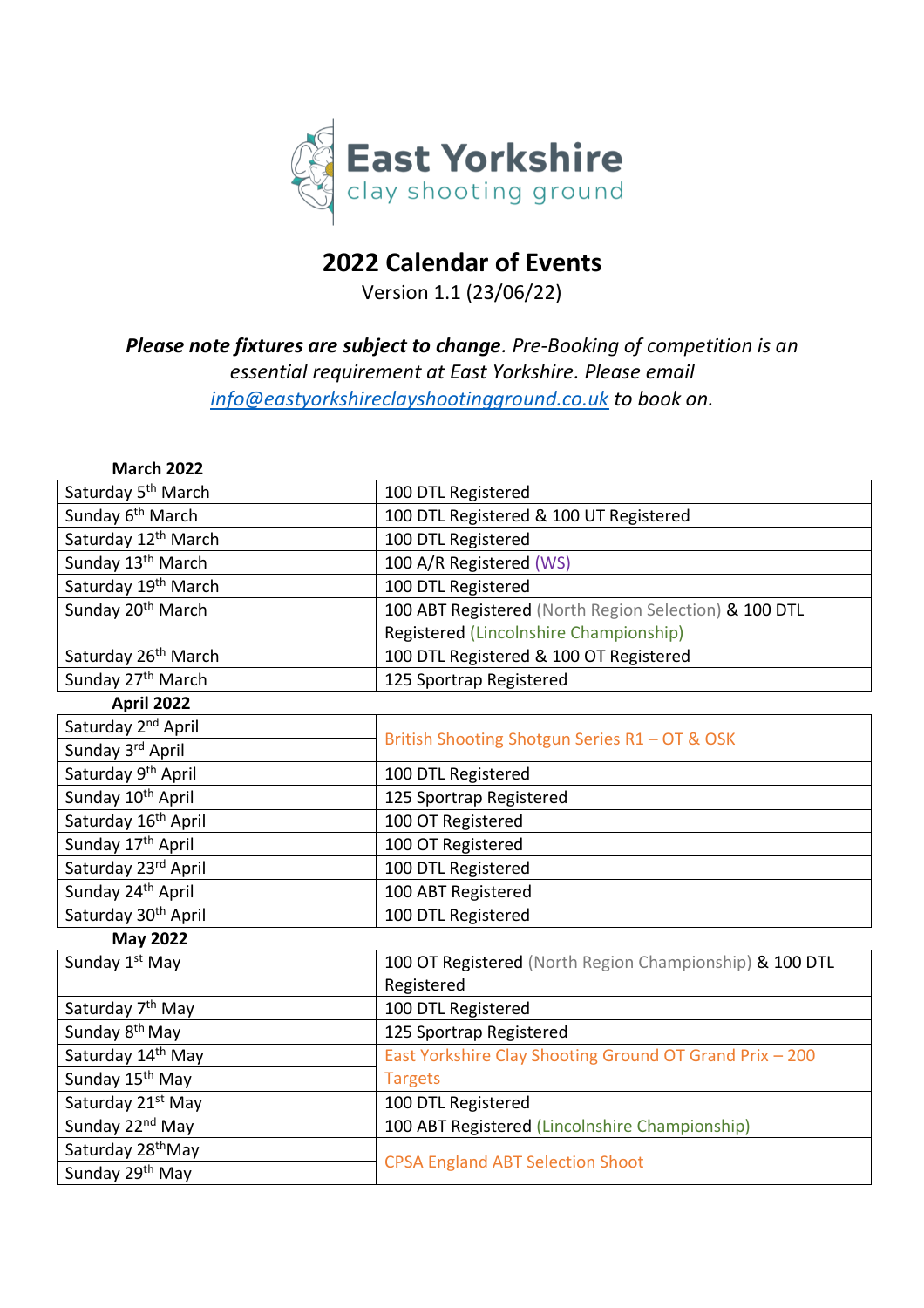| <b>June 2022</b>                    |                                                          |
|-------------------------------------|----------------------------------------------------------|
| Friday 3rd June                     |                                                          |
| Saturday 4 <sup>th</sup> June       | Caesar Guerini Trap Challenge - UT/OT/ABT                |
| Sunday 5 <sup>th</sup> June         |                                                          |
| Saturday 11 <sup>th</sup> June      | Dalton & Eton Charity Shoot & 50 Sportrap Registered     |
| Sunday 12 <sup>th</sup> June        | 100 OT Registered                                        |
| Saturday 18 <sup>th</sup> June      | 100 DTL Registered                                       |
| Sunday 19 <sup>th</sup> June        | 100 ABT Registered (North Region Championship)           |
| Saturday 25 <sup>th</sup> June      | 100 DTL Registered                                       |
| Sunday 26 <sup>th</sup> June        | 100 Reg $ESP - 13$ stands                                |
| <b>July 2022</b>                    |                                                          |
| Friday 1 <sup>st</sup> July         |                                                          |
| Saturday 2 <sup>nd</sup> July       | <b>Gamebore DTL Grand Prix</b>                           |
| Sunday 3rd July                     |                                                          |
| Saturday 9 <sup>th</sup> July       | 100 DTL Registered                                       |
| Sunday 10 <sup>th</sup> July        | 125 Sportrap Registered                                  |
| Saturday 16 <sup>th</sup> July      | 100 DTL Registered & 100 D/R Registered (Lincolnshire    |
|                                     | Championship)                                            |
| Sunday 17 <sup>th</sup> July        | 100 UT Registered (East Midlands Championship)           |
| Saturday 23rd July                  | 100 DTL Registered                                       |
| Sunday 24 <sup>th</sup> July        | Practice Only                                            |
| Saturday 30 <sup>th</sup> July      | 100 DTL registered                                       |
| Sunday 31 <sup>st</sup> July        | 100 UT Registered (North Region Championship)            |
| August 2022                         |                                                          |
| Saturday 6 <sup>th</sup> August     | 100 DTL Registered                                       |
| Sunday 7 <sup>th</sup> August       | 100 OT Registered (East Midlands Championship) & 100 DTL |
|                                     | Registered (Lancashire Championship)                     |
| Saturday 13 <sup>th</sup> August    | 100 DTL Registered                                       |
| Sunday 14th August                  | 125 Sportrap Registered                                  |
| Saturday 20 <sup>th</sup> August    |                                                          |
| Sunday 21 <sup>st</sup> August      | The Beaverlac UT Grand Prix & Alan Poskitt Memorial      |
| Saturday 27 <sup>th</sup> August    | 100 DTL Registered                                       |
| Sunday 28 <sup>th</sup> August      | Derek Olivant Memorial Shoot - 100 ABT Registered        |
| September 2022                      |                                                          |
| Saturday 3rd September              | <b>CLOSED - POLICE SHOOT</b>                             |
| Sunday 4 <sup>th</sup> September    | 100 Reg ESP $-$ 14 stands                                |
| Saturday 10 <sup>th</sup> September | 100 DTL Registered                                       |
| Sunday 11 <sup>th</sup> September   | 100 OSK Registered & 100 OT registered Lincolnshire      |
|                                     | Championship)                                            |
| Saturday 17 <sup>th</sup> September |                                                          |
| Sunday 18 <sup>th</sup> September   | British Shooting Grand Prix - OT & OSK                   |
| Saturday 24 <sup>th</sup> September | 100 DTL Registered                                       |
| Sunday 25 <sup>th</sup> September   | 100 DTL Registered & 100 UT Registered (North Region All |
|                                     | <b>County Championships)</b>                             |